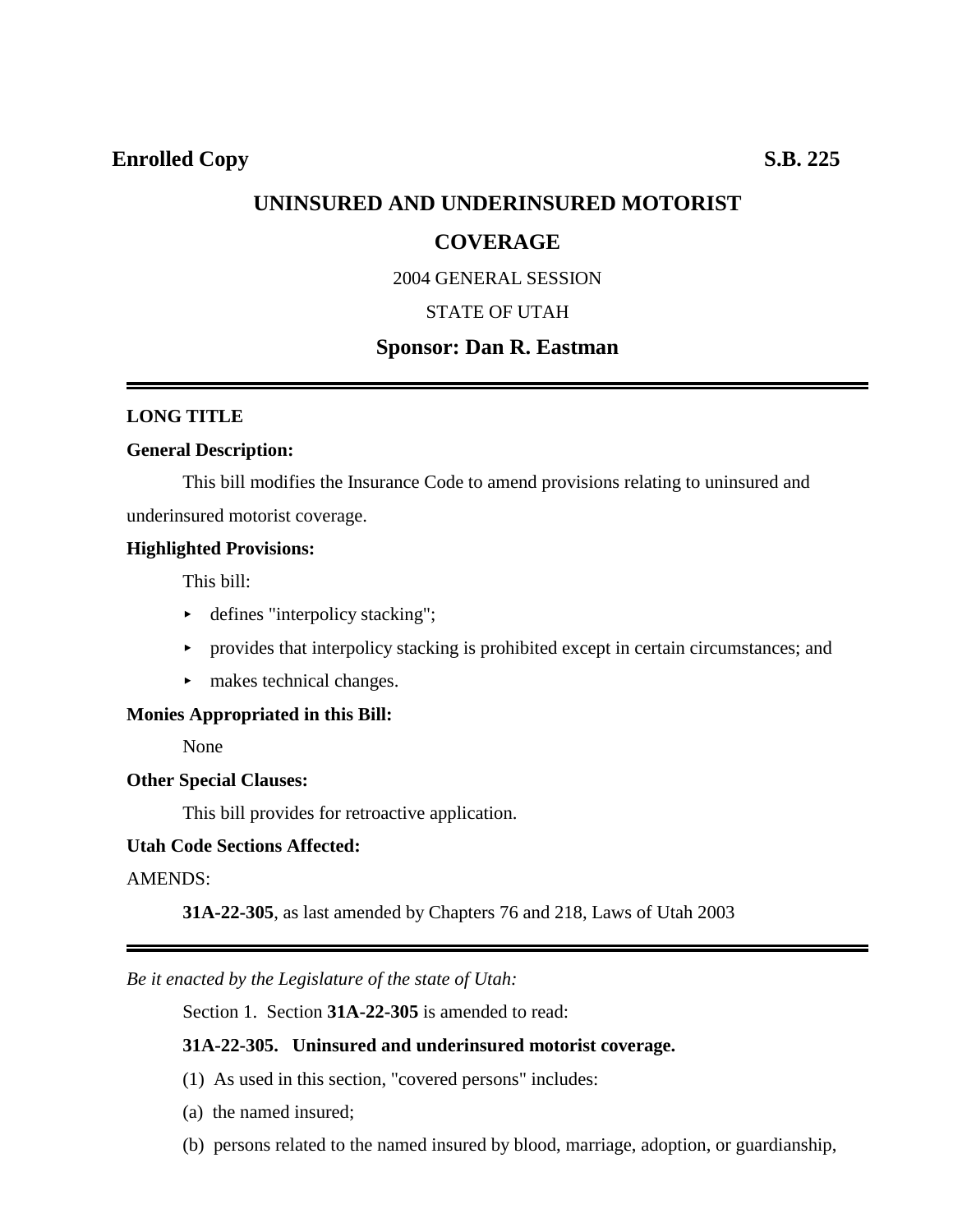who are residents of the named insured's household, including those who usually make their home in the same household but temporarily live elsewhere;

(c) any person occupying or using a motor vehicle:

(i) referred to in the policy; or

(ii) owned by a self-insurer; and

(d) any person who is entitled to recover damages against the owner or operator of the uninsured or underinsured motor vehicle because of bodily injury to or death of persons under Subsection  $(1)(a)$ ,  $(b)$ , or  $(c)$ .

(2) As used in this section, "uninsured motor vehicle" includes:

(a) (i) a motor vehicle, the operation, maintenance, or use of which is not covered under a liability policy at the time of an injury-causing occurrence; or

(ii) (A) a motor vehicle covered with lower liability limits than required by Section 31A-22-304; and

(B) the motor vehicle described in Subsection  $(2)(a)(ii)(A)$  is uninsured to the extent of the deficiency;

(b) an unidentified motor vehicle that left the scene of an accident proximately caused by the motor vehicle operator;

(c) a motor vehicle covered by a liability policy, but coverage for an accident is disputed by the liability insurer for more than 60 days or continues to be disputed for more than 60 days; or

(d) (i) an insured motor vehicle if, before or after the accident, the liability insurer of the motor vehicle is declared insolvent by a court of competent jurisdiction; and

(ii) the motor vehicle described in Subsection  $(2)(d)(i)$  is uninsured only to the extent that the claim against the insolvent insurer is not paid by a guaranty association or fund.

(3) (a) Uninsured motorist coverage under Subsection 31A-22-302(1)(b) provides coverage for covered persons who are legally entitled to recover damages from owners or operators of uninsured motor vehicles because of bodily injury, sickness, disease, or death.

(b) For new policies written on or after January 1, 2001, the limits of uninsured motorist coverage shall be equal to the lesser of the limits of the insured's motor vehicle liability coverage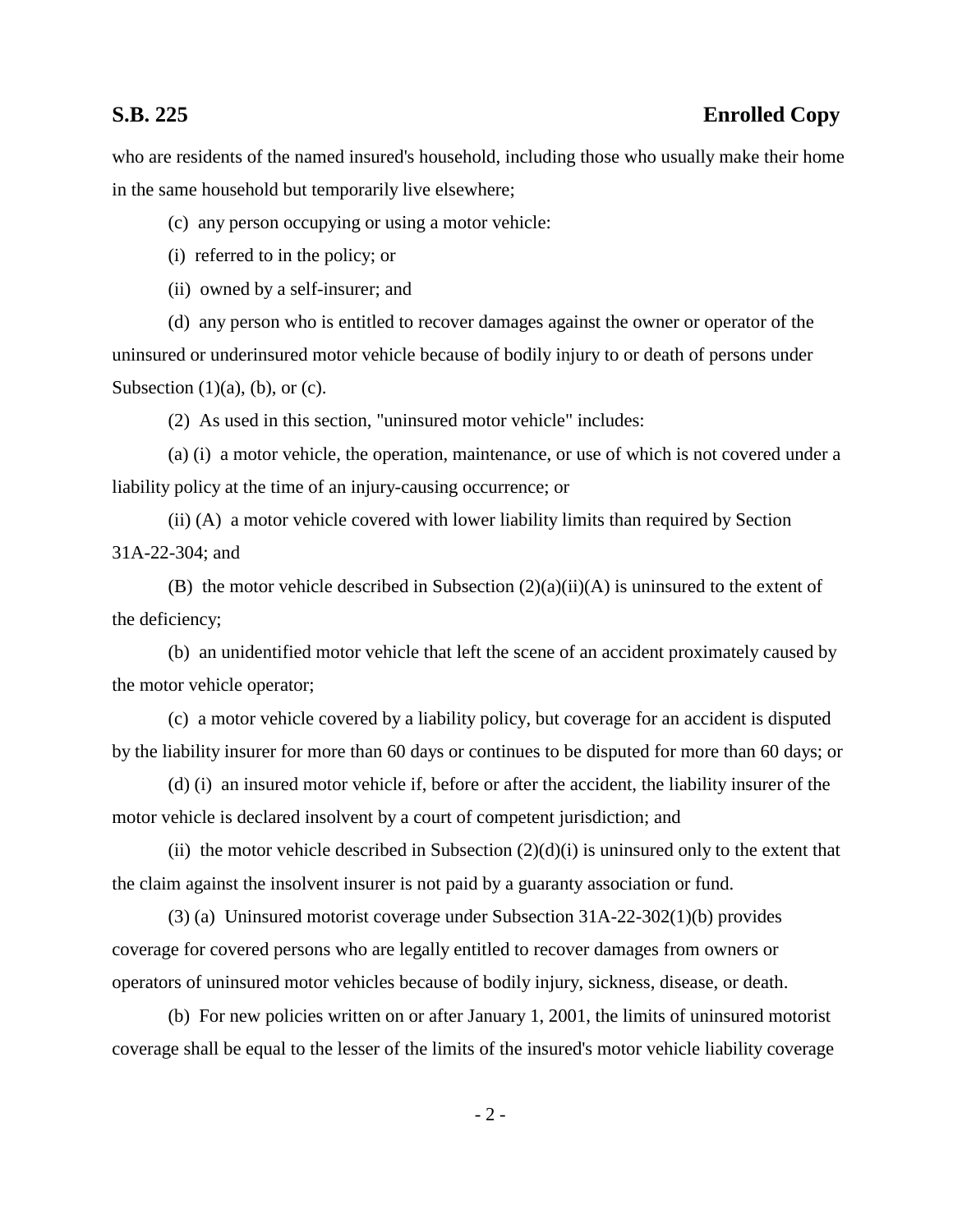or the maximum uninsured motorist coverage limits available by the insurer under the insured's motor vehicle policy, unless the insured purchases coverage in a lesser amount by signing an acknowledgment form provided by the insurer that:

(i) waives the higher coverage;

(ii) reasonably explains the purpose of uninsured motorist coverage; and

(iii) discloses the additional premiums required to purchase uninsured motorist coverage with limits equal to the lesser of the limits of the insured's motor vehicle liability coverage or the maximum uninsured motorist coverage limits available by the insurer under the insured's motor vehicle policy.

(c) Self-insurers, including governmental entities, may elect to provide uninsured motorist coverage in an amount that is less than their maximum self-insured retention under Subsections (3)(b) and (4)(a) by issuing a declaratory memorandum or policy statement from the chief financial officer or chief risk officer that declares the:

- (i) self-insured entity's coverage level; and
- (ii) process for filing an uninsured motorist claim.

(d) Uninsured motorist coverage may not be sold with limits that are less than the minimum bodily injury limits for motor vehicle liability policies under Section 31A-22-304.

(e) The acknowledgment under Subsection (3)(b) continues for that issuer of the uninsured motorist coverage until the insured, in writing, requests different uninsured motorist coverage from the insurer.

(f) (i) In conjunction with the first two renewal notices sent after January 1, 2001, for policies existing on that date, the insurer shall disclose in the same medium as the premium renewal notice, an explanation of the purpose of uninsured motorist coverage and the costs associated with increasing the coverage in amounts up to and including the maximum amount available by the insurer under the insured's motor vehicle policy.

(ii) The disclosure shall be sent to all insureds that carry uninsured motorist coverage limits in an amount less than the insured's motor vehicle liability policy limits or the maximum uninsured motorist coverage limits available by the insurer under the insured's motor vehicle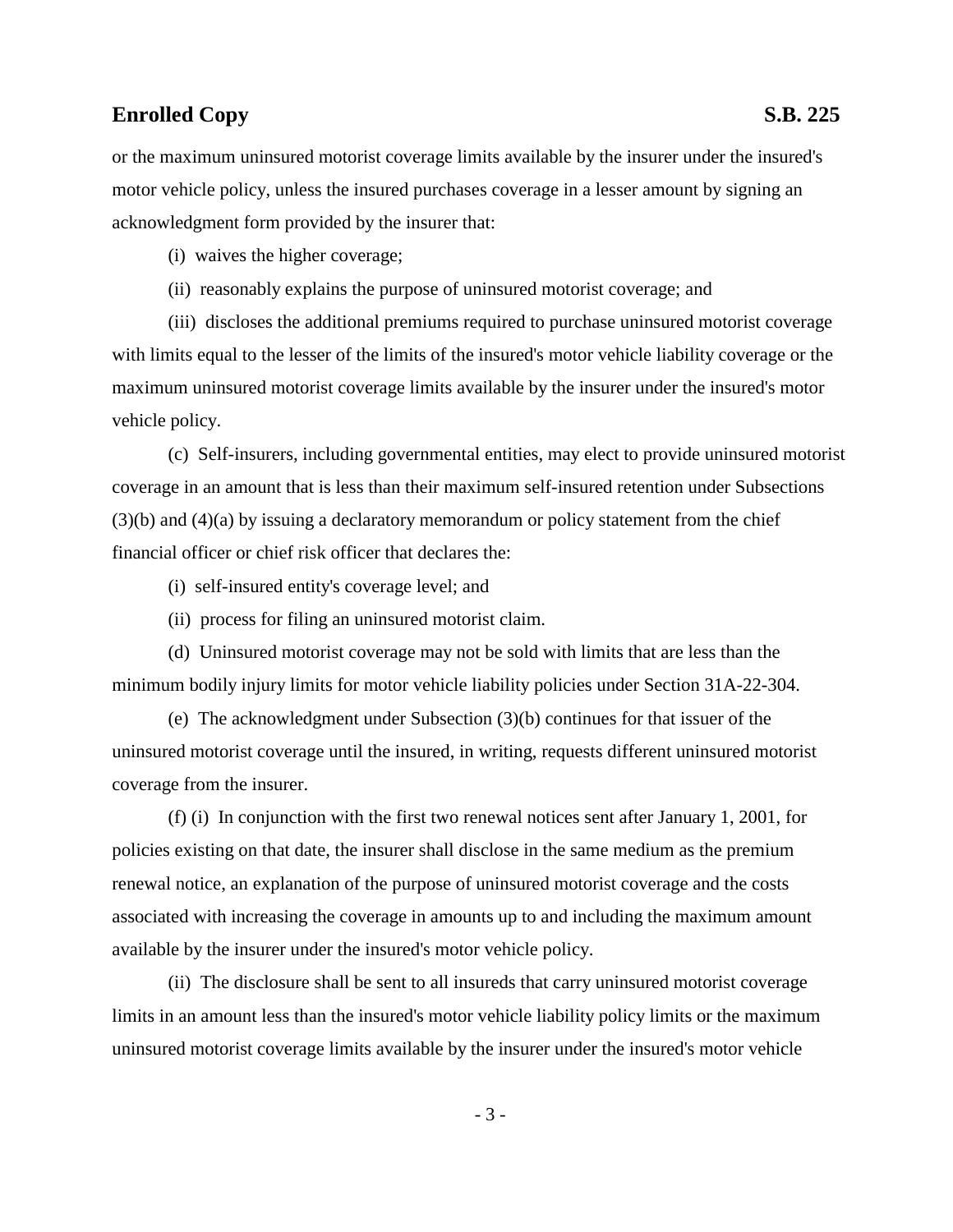policy.

(4) (a) (i) Except as provided in Subsection (4)(b), the named insured may reject uninsured motorist coverage by an express writing to the insurer that provides liability coverage under Subsection 31A-22-302(1)(a).

(ii) This rejection shall be on a form provided by the insurer that includes a reasonable explanation of the purpose of uninsured motorist coverage.

(iii) This rejection continues for that issuer of the liability coverage until the insured in writing requests uninsured motorist coverage from that liability insurer.

(b) (i) All persons, including governmental entities, that are engaged in the business of, or that accept payment for, transporting natural persons by motor vehicle, and all school districts that provide transportation services for their students, shall provide coverage for all motor vehicles used for that purpose, by purchase of a policy of insurance or by self-insurance, uninsured motorist coverage of at least \$25,000 per person and \$500,000 per accident.

(ii) This coverage is secondary to any other insurance covering an injured covered person.

(c) Uninsured motorist coverage:

(i) is secondary to the benefits provided by Title 34A, Chapter 2, Workers' Compensation Act;

(ii) may not be subrogated by the Workers' Compensation insurance carrier;

(iii) may not be reduced by any benefits provided by Workers' Compensation insurance;

(iv) may be reduced by health insurance subrogation only after the covered person has been made whole;

(v) may not be collected for bodily injury or death sustained by a person:

(A) while committing a violation of Section 41-1a-1314;

(B) who, as a passenger in a vehicle, has knowledge that the vehicle is being operated in violation of Section 41-1a-1314; or

(C) while committing a felony; and

(vi) notwithstanding Subsection  $(4)(c)(v)$ , may be recovered:

(A) for a person under 18 years of age who is injured within the scope of Subsection

- 4 -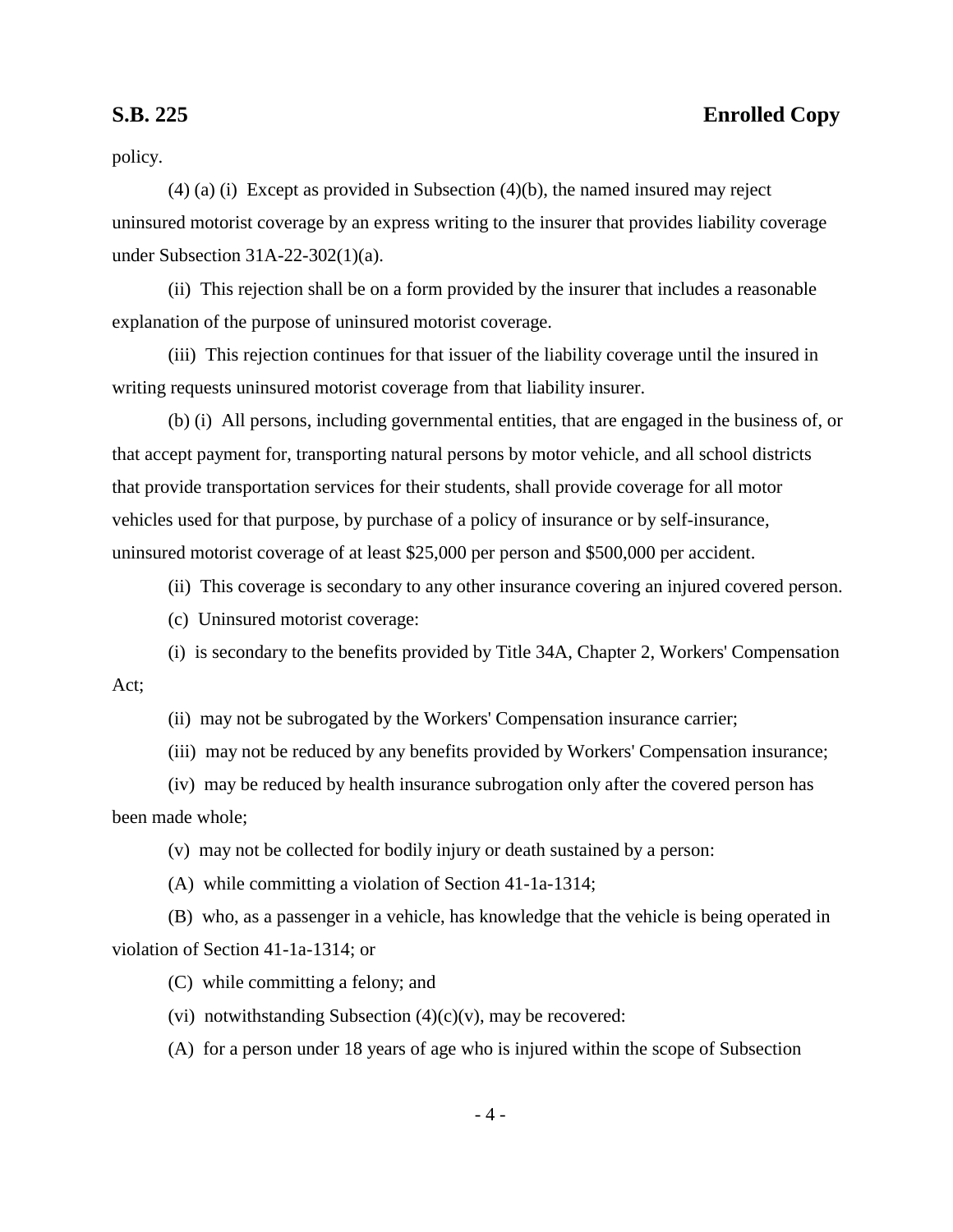$(4)(c)(v)$  but limited to medical and funeral expenses; or

(B) by a law enforcement officer as defined in Section 53-13-103, who is injured within the course and scope of the law enforcement officer's duties.

(d) As used in this Subsection (4):

(i) "Governmental entity" has the same meaning as under Section 63-30-2.

(ii) "Motor vehicle" has the same meaning as under Section 41-1a-102.

(5) When a covered person alleges that an uninsured motor vehicle under Subsection (2)(b) proximately caused an accident without touching the covered person or the motor vehicle occupied by the covered person, the covered person must show the existence of the uninsured motor vehicle by clear and convincing evidence consisting of more than the covered person's testimony.

(6) (a) The limit of liability for uninsured motorist coverage for two or more motor vehicles may not be added together, combined, or stacked to determine the limit of insurance coverage available to an injured person for any one accident.

 $(b)$  (i) Subsection  $(6)(a)$  applies to all persons except a covered person as defined under Subsection  $(7)(b)(ii)$ .

(ii) A covered person as defined under Subsection  $(7)(b)(ii)$  is entitled to the highest limits of uninsured motorist coverage afforded for any one motor vehicle that the covered person is the named insured or an insured family member.

(iii) This coverage shall be in addition to the coverage on the motor vehicle the covered person is occupying.

(iv) Neither the primary nor the secondary coverage may be set off against the other.

(c) Coverage on a motor vehicle occupied at the time of an accident shall be primary coverage, and the coverage elected by a person described under Subsections (1)(a) and (b) shall be secondary coverage.

(7) (a) Uninsured motorist coverage under this section applies to bodily injury, sickness, disease, or death of covered persons while occupying or using a motor vehicle only if the motor vehicle is described in the policy under which a claim is made, or if the motor vehicle is a newly

- 5 -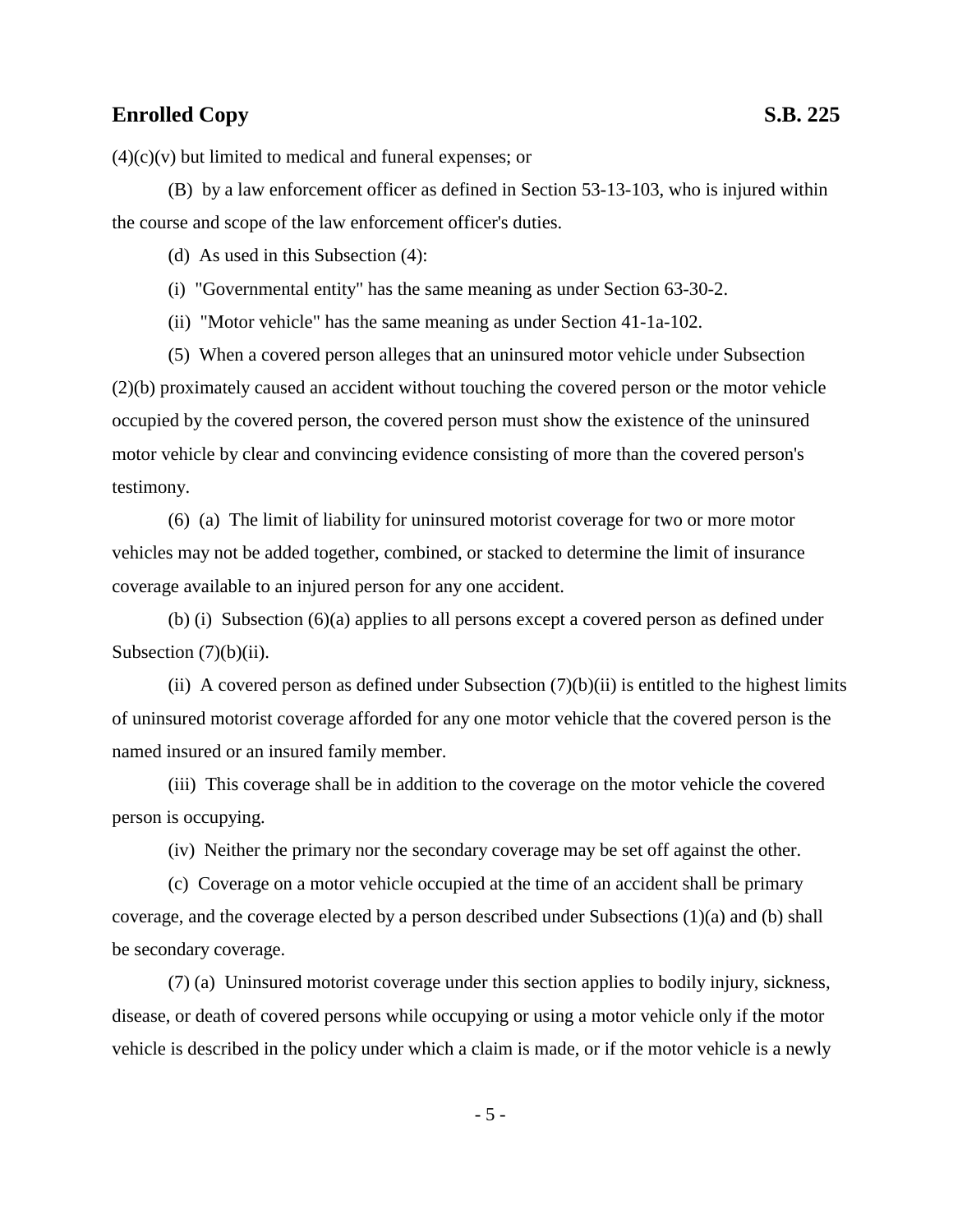acquired or replacement motor vehicle covered under the terms of the policy. Except as provided in Subsection (6) or this Subsection (7), a covered person injured in a motor vehicle described in a policy that includes uninsured motorist benefits may not elect to collect uninsured motorist coverage benefits from any other motor vehicle insurance policy under which he is a covered person.

(b) Each of the following persons may also recover uninsured motorist benefits under any one other policy in which they are described as a "covered person" as defined in Subsection (1):

(i) a covered person injured as a pedestrian by an uninsured motor vehicle; and

(ii) except as provided in Subsection  $(7)(c)$ , a covered person injured while occupying or using a motor vehicle that is not owned, leased, or furnished, to the covered person, to the covered person's spouse, or to the covered person's resident parent or resident sibling.

(c) (i) A covered person may recover benefits from no more than two additional policies, one additional policy from each parent's household if the covered person is:

(A) a dependent minor of parents who reside in separate households; and

(B) injured while occupying or using a motor vehicle that is not owned, leased, or furnished to the covered person, the covered person's resident parent, or to the covered person's resident sibling.

(ii) Each parent's policy under this Subsection  $(7)(c)$  is liable only for the percentage of the damages that the limit of liability of each parent's policy of uninsured motorist coverage bears to the total of all uninsured coverage applicable to the accident.

(d) A covered person's recovery under any available policies may not exceed the full amount of damages.

(e) A covered person in Subsection (7)(b) is not barred against making subsequent elections if recovery is unavailable under previous elections.

(f) (i) As used in this section, "interpolicy stacking" means recovering benefits for a single incident of loss under more than one insurance policy.

(ii) Except to the extent permitted by Subsection (6) and this Subsection (7), interpolicy stacking is prohibited for uninsured motorist coverage.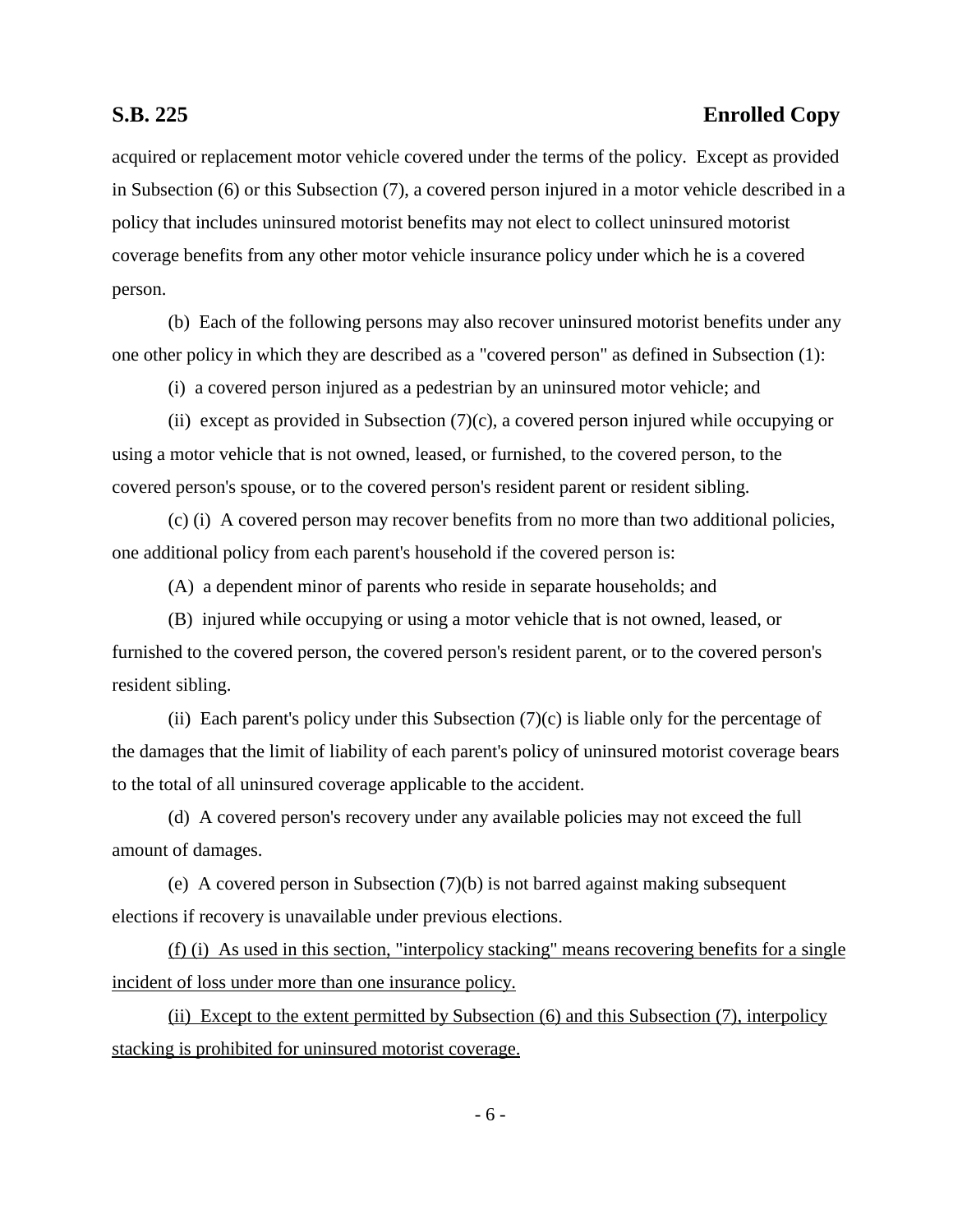(8) (a) As used in this section, "underinsured motor vehicle" includes a motor vehicle, the operation, maintenance, or use of which is covered under a liability policy at the time of an injury-causing occurrence, but which has insufficient liability coverage to compensate fully the injured party for all special and general damages.

(b) The term "underinsured motor vehicle" does not include:

(i) a motor vehicle that is covered under the liability coverage of the same policy that also contains the underinsured motorist coverage;

(ii) an uninsured motor vehicle as defined in Subsection (2); or

(iii) a motor vehicle owned or leased by the named insured, the named insured's spouse, or any dependant of the named insured.

(9) (a) (i) Underinsured motorist coverage under Subsection 31A-22-302(1)(c) provides coverage for covered persons who are legally entitled to recover damages from owners or operators of underinsured motor vehicles because of bodily injury, sickness, disease, or death.

(ii) A covered person occupying or using a motor vehicle owned, leased, or furnished to the covered person, the covered person's spouse, or covered person's resident relative may recover underinsured benefits only if the motor vehicle is:

(A) described in the policy under which a claim is made; or

(B) a newly acquired or replacement motor vehicle covered under the terms of the policy.

(b) For new policies written on or after January 1, 2001, the limits of underinsured motorist coverage shall be equal to the lesser of the limits of the insured's motor vehicle liability coverage or the maximum underinsured motorist coverage limits available by the insurer under the insured's motor vehicle policy, unless the insured purchases coverage in a lesser amount by signing an acknowledgment form provided by the insurer that:

(i) waives the higher coverage;

(ii) reasonably explains the purpose of underinsured motorist coverage; and

(iii) discloses the additional premiums required to purchase underinsured motorist coverage with limits equal to the lesser of the limits of the insured's motor vehicle liability coverage or the maximum underinsured motorist coverage limits available by the insurer under the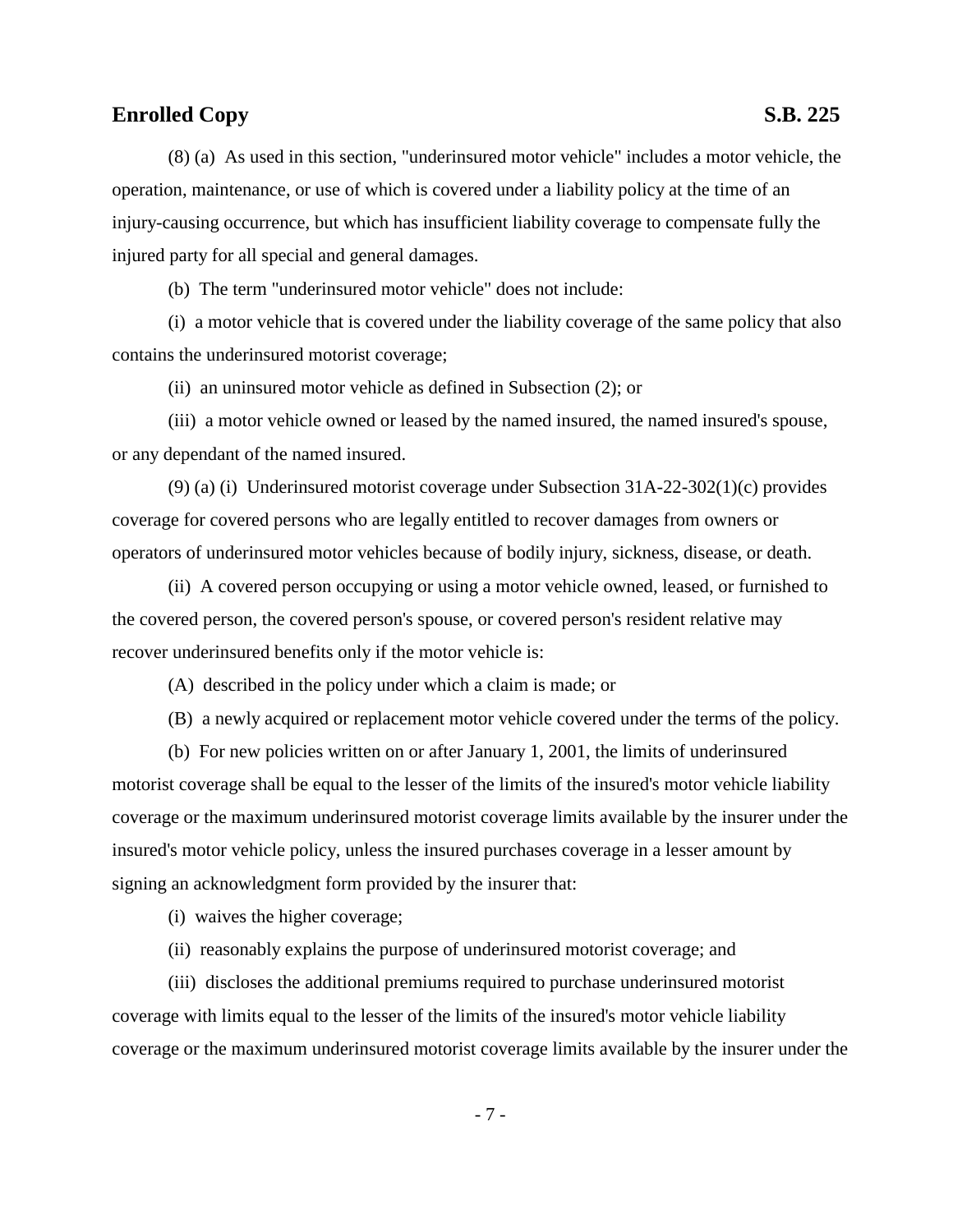insured's motor vehicle policy.

(c) Self-insurers, including governmental entities, may elect to provide underinsured motorist coverage in an amount that is less than their maximum self-insured retention under Subsections (9)(b) and (9)(g) by issuing a declaratory memorandum or policy statement from the chief financial officer or chief risk officer that declares the:

(i) self-insured entity's coverage level; and

(ii) process for filing an underinsured motorist claim.

(d) Underinsured motorist coverage may not be sold with limits that are less than \$10,000 for one person in any one accident and at least \$20,000 for two or more persons in any one accident.

(e) The acknowledgment under Subsection (9)(b) continues for that issuer of the underinsured motorist coverage until the insured, in writing, requests different underinsured motorist coverage from the insurer.

(f) The named insured's underinsured motorist coverage, as described in Subsection (9)(a), is secondary to the liability coverage of an owner or operator of an underinsured motor vehicle, as described in Subsection (8). Underinsured motorist coverage may not be set off against the liability coverage of the owner or operator of an underinsured motor vehicle, but shall be added to, combined with, or stacked upon the liability coverage of the owner or operator of the underinsured motor vehicle to determine the limit of coverage available to the injured person.

 $(g)$  (i) A named insured may reject underinsured motorist coverage by an express writing to the insurer that provides liability coverage under Subsection 31A-22-302(1)(a).

(ii) This written rejection shall be on a form provided by the insurer that includes a reasonable explanation of the purpose of underinsured motorist coverage and when it would be applicable.

(iii) This rejection continues for that issuer of the liability coverage until the insured in writing requests underinsured motorist coverage from that liability insurer.

(h) (i) In conjunction with the first two renewal notices sent after January 1, 2001, for policies existing on that date, the insurer shall disclose in the same medium as the premium

- 8 -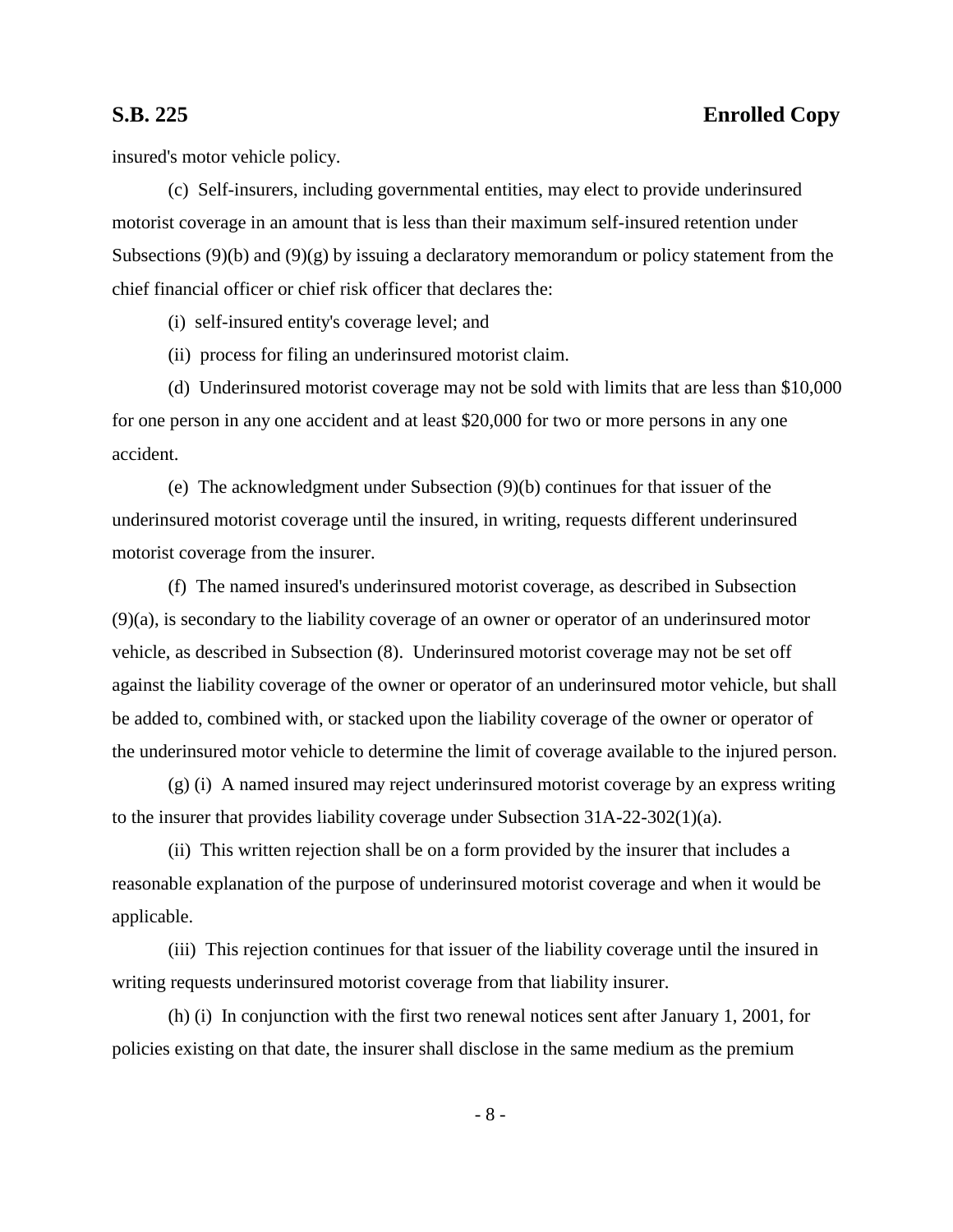renewal notice, an explanation of the purpose of underinsured motorist coverage and the costs associated with increasing the coverage in amounts up to and including the maximum amount available by the insurer under the insured's motor vehicle policy.

(ii) The disclosure shall be sent to all insureds that carry underinsured motorist coverage limits in an amount less than the insured's motor vehicle liability policy limits or the maximum underinsured motorist coverage limits available by the insurer under the insured's motor vehicle policy.

(10) (a) (i) Except as provided in this Subsection (10), a covered person injured in a motor vehicle described in a policy that includes underinsured motorist benefits may not elect to collect underinsured motorist coverage benefits from any other motor vehicle insurance policy.

(ii) The limit of liability for underinsured motorist coverage for two or more motor vehicles may not be added together, combined, or stacked to determine the limit of insurance coverage available to an injured person for any one accident.

(iii) Subsection  $(10)(a)(ii)$  applies to all persons except a covered person as defined under Subsections  $(10)(b)(i)$  and  $(ii)$ .

(b) (i) Except as provided in Subsection (10)(b)(ii), a covered person injured while occupying, using, or maintaining a motor vehicle that is not owned, leased, or furnished to the covered person, the covered person's spouse, or the covered person's resident parent or resident sibling, may also recover benefits under any one other policy under which they are a covered person.

(ii) (A) A covered person may recover benefits from no more than two additional policies, one additional policy from each parent's household if the covered person is:

(I) a dependent minor of parents who reside in separate households; and

(II) injured while occupying or using a motor vehicle that is not owned, leased, or furnished to the covered person, the covered person's resident parent, or the covered person's resident sibling.

(B) Each parent's policy under this Subsection (10)(b)(ii) is liable only for the percentage of the damages that the limit of liability of each parent's policy of underinsured motorist coverage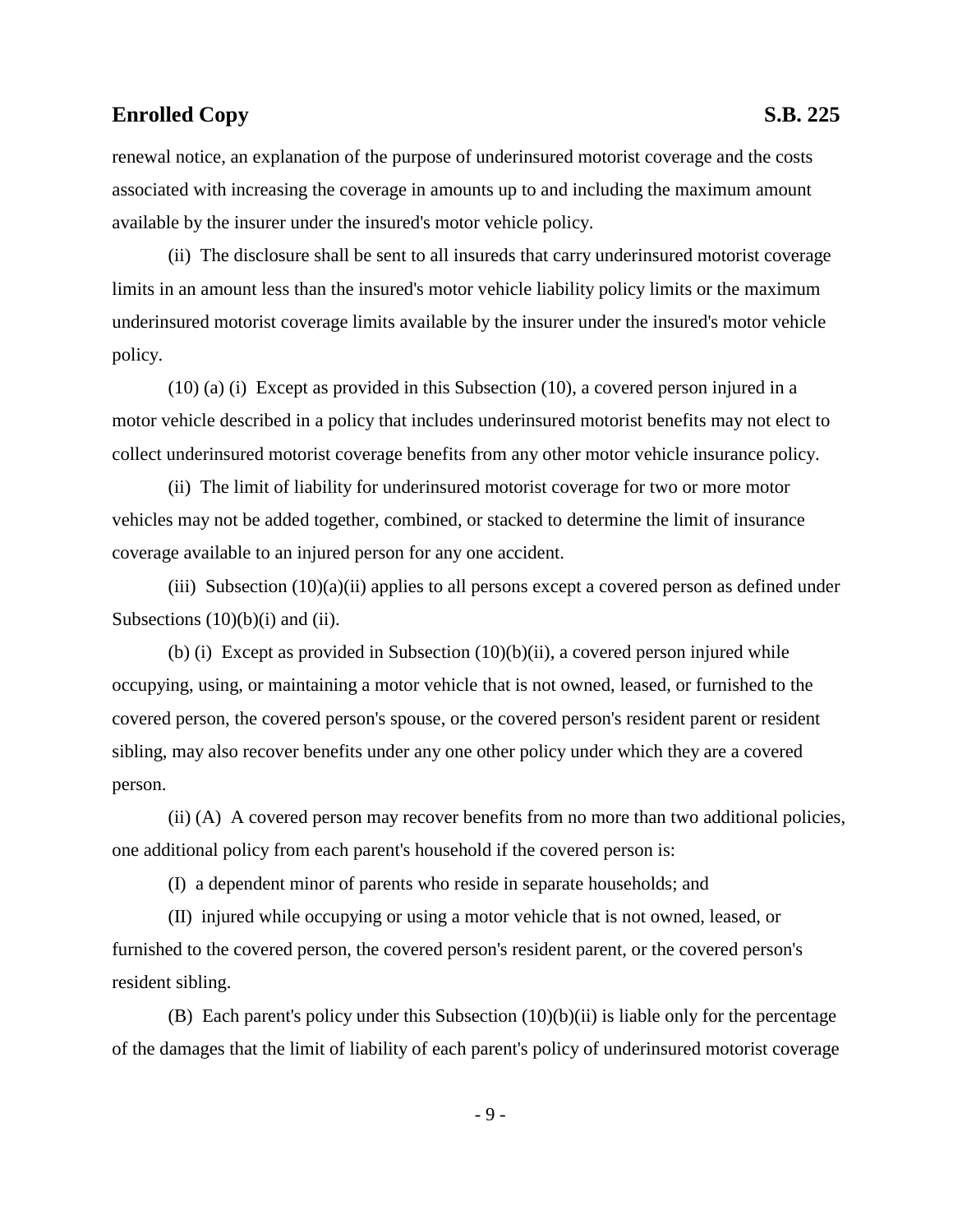bears to the total of all underinsured coverage applicable to the accident.

(iii) A covered person's recovery under any available policies may not exceed the full amount of damages.

(iv) Underinsured coverage on a motor vehicle occupied at the time of an accident shall be primary coverage, and the coverage elected by a person described under Subsections (1)(a) and (b) shall be secondary coverage.

(v) The primary and the secondary coverage may not be set off against the other.

(vi) A covered person as defined under Subsection  $(10)(b)(i)$  is entitled to the highest limits of underinsured motorist coverage under only one additional policy per household applicable to that covered person as a named insured, spouse, or relative.

(vii) A covered injured person is not barred against making subsequent elections if recovery is unavailable under previous elections.

(viii) (A) As used in this section, "interpolicy stacking" means recovering benefits for a single incident of loss under more than one insurance policy.

(B) Except to the extent permitted by this Subsection (10), interpolicy stacking is prohibited for underinsured motorist coverage.

(c) Underinsured motorist coverage:

(i) is secondary to the benefits provided by Title 34A, Chapter 2, Workers' Compensation Act;

(ii) may not be subrogated by the Workers' Compensation insurance carrier;

(iii) may not be reduced by any benefits provided by Workers' Compensation insurance;

(iv) may be reduced by health insurance subrogation only after the covered person has been made whole;

(v) may not be collected for bodily injury or death sustained by a person:

(A) while committing a violation of Section 41-1a-1314;

(B) who, as a passenger in a vehicle, has knowledge that the vehicle is being operated in violation of Section 41-1a-1314; or

(C) while committing a felony; and